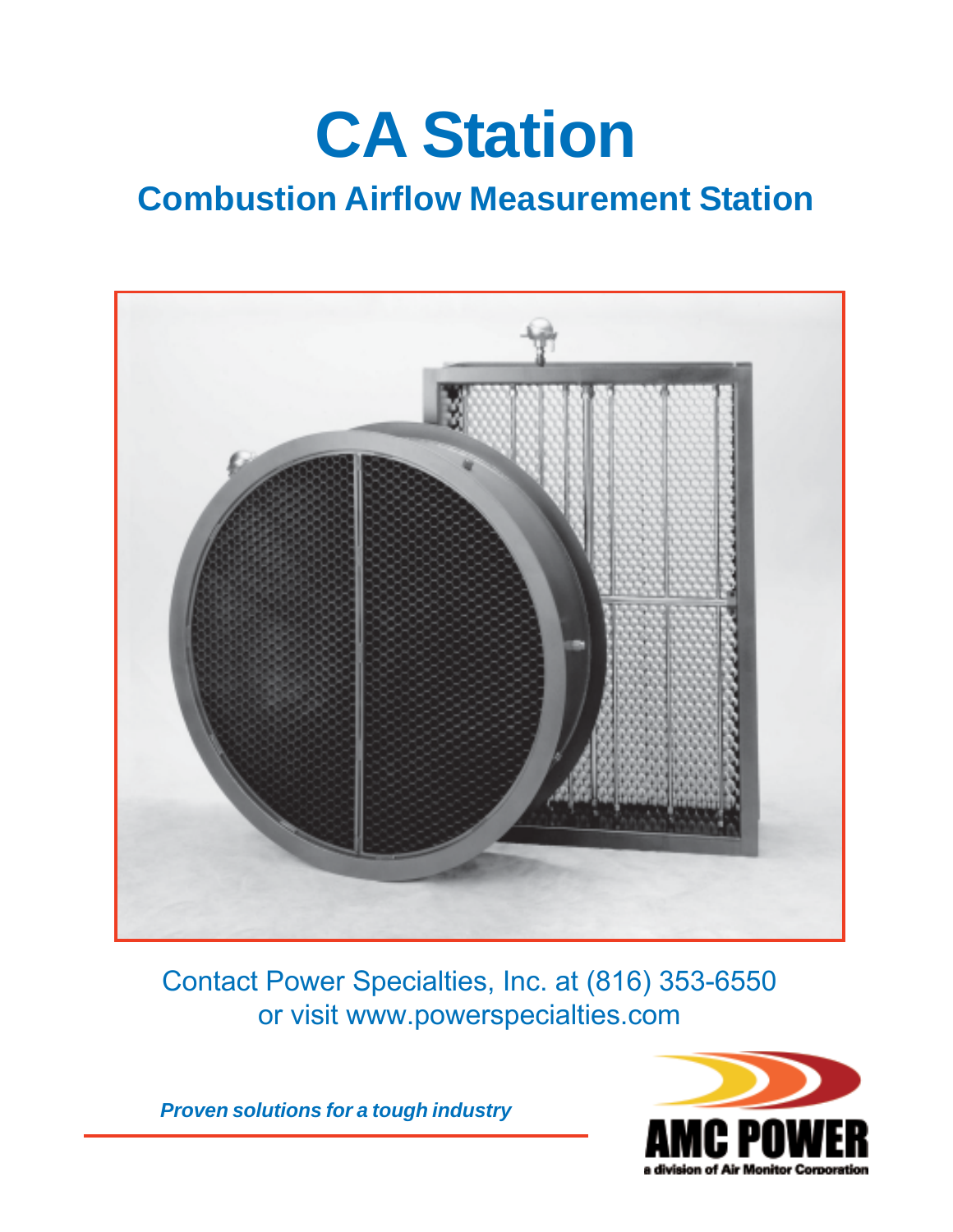# **CA Station**

#### **The Need for Combustion Airflow Measurement**

The objectives in the power industry today are twofold; to lower emissions, and increase plant performance. Precise measurement of combustion airflow and fuel rates positively contributes to achieving those objectives, by providing the information needed to optimize stoichiometric ratios and facilitate more complete, stable combustion. Usable measurements cannot be obtained from existing devices such as venturis, foils, jamb tubes, etc., or instrumentation such as thermal anemometers due to limited available straight duct runs, low flow rates, proximity to modulating control dampers, broad turndown range, and high concentrations of airborne particulate (flyash).

AMC Power's ruggedly constructed Combustion Air (CA) Station, with both integral airflow processing cell and Fechheimer-Pitot measurement technology, is engineered to meet the challenging operating conditions of the typical power plant while providing mass flow measurement of PA, SA, and OFA within an accuracy of ±2-3% of actual airflow.

While the main functions of primary air are to first dry and then pneumatically convey the pulverized coal from the mill to the individual burners, it also determines coal particle velocity at the burner exit, influencing the flame position relative to the burner tip and impacting flame stability, both key factors in achieving optimized burner performance. Accurate PA measurement obtained with a CA Station can contribute to reducing  $NO<sub>x</sub>$  and CO, improving flame stability, avoidance of coal pipe layout, minimizing LOI/UBC, reducing waterwall corrosion, and increasing combustion efficiency.

*Log-Tchebycheff Sensor Location.* A high concentration of total and static pressure sensors positioned according to the log-Tchebycheff rule sense the multiple and varying flow components that constitute the airstream's velocity profile. The log-Tchebycheff's perimeter weighted sensor pattern is utilized to minimize the positive error (measurements greater than actual) caused by the failure to account for slower velocities at the duct wall when using traditional equal area sensor locations. Spacing of total pressure sensors is per the table below. Since the static pressure across the station is relatively uniform, a lesser number of static pressure sensors are utilized to minimize unrecovered pressure drop.

| Duct / Station<br>Configuration | <b>Quantity of Sensing Points</b>                                     |
|---------------------------------|-----------------------------------------------------------------------|
| Rectangular                     | 25 or more points, maximum 6" or 8" apart,<br>depending on duct size. |
| Circular                        | 12 to 30 points, along 2 or 3 diameters.                              |

*Fechheimer Pitot Flow Measurement*. The CA Station operates on the Fechheimer-Pitot derivative of the multi-point, self-averaging Pitot principle to measure the total and static pressure components of airflow. Total pressure sensing ports with patented (U.S. Patent No. 4,559,835) chamfered entrances, and Fechheimer pairs of offset static pressure sensing ports combine to minimize the effect of directional airflow. When located downstream of honeycomb airflow processing cell, the Fechheimer Pitot method is extremely effective at accurately measuring airflow in limited straight duct runs.

The CA Station is also ideally suited to measure SA entering each burner level of a partitioned windbox, SA being taken out of a windbox to supply multiple OFA ports, at the ducted inlet of FD fans, and bulk SA entering each windbox of a corner fired unit.



#### **How It Works**

*Airflow Processing.* To assure extremely high levels of measuring accuracy (3% of actual flow) under extreme conditions caused by turbulent, rotating, and multi-directional airflows normally present near fan inlets, discharge ducts, and directly downstream from duct elbows, transitions, etc., the CA Station uses open, parallel cell, honeycomb panels to "process" the air into straightened flow just prior to the total pressure measurement plane. These honeycomb panels sharply reduce the need for long, straight runs of duct before and after the station to obtain accurate flow measurement.

*Negligible Airflow Resistance*. The CA Station airflow measuring station is designed to function while producing a minimum of resistance to airflow, due to the unique honeycomb air straightener-equalizer section having a free area of 96.6%. The unique, non-restrictive characteristic of the CA Station is seen in the Resistance vs. Airflow Velocity graph below. The values indicated are total resistance and do not include any allowances for static regain (a potential 20% reduction to the values).

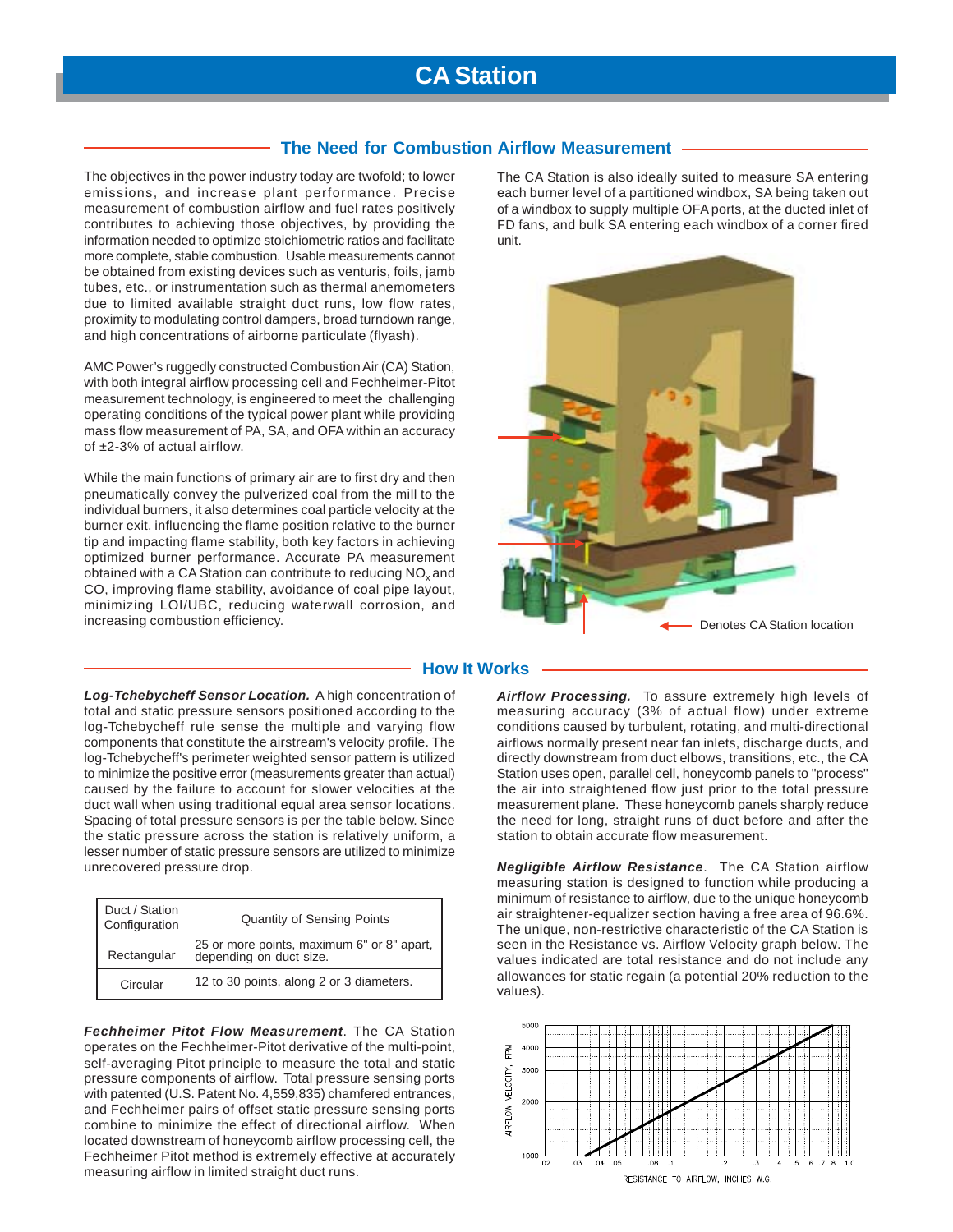# **Combustion Airflow Measurement Station**



#### **Specifications**

#### **Configurations**.

Rectangular, Circular, and Custom

#### **Accuracy**.

2-3% of actual flow

## **Operating Temperatures**.

Continuous operation to 800ºF

#### **Connection Fittings**.

1/2" FPT, Type 316 stainless steel

#### **Static and Total Pressure Sensing Manifolds**.

Type 316 stainless steel, welded construction

#### **Airflow Straightener**.

1" hexagonal, parallel cell straightener, 3" deep, 24 ga. (.024") thick carbon steel

#### **Casing and Flanges**.

3/16" carbon steel, continuous welded seams Casing depth is 12"

#### **Special Construction Options**.

Sensing Manifold Cleanouts Inlet Bell Mouth Multi-point Temperature Measurement Alternate Materials of Construction Integral Control Damper



#### **Minimum Installation Requirements**